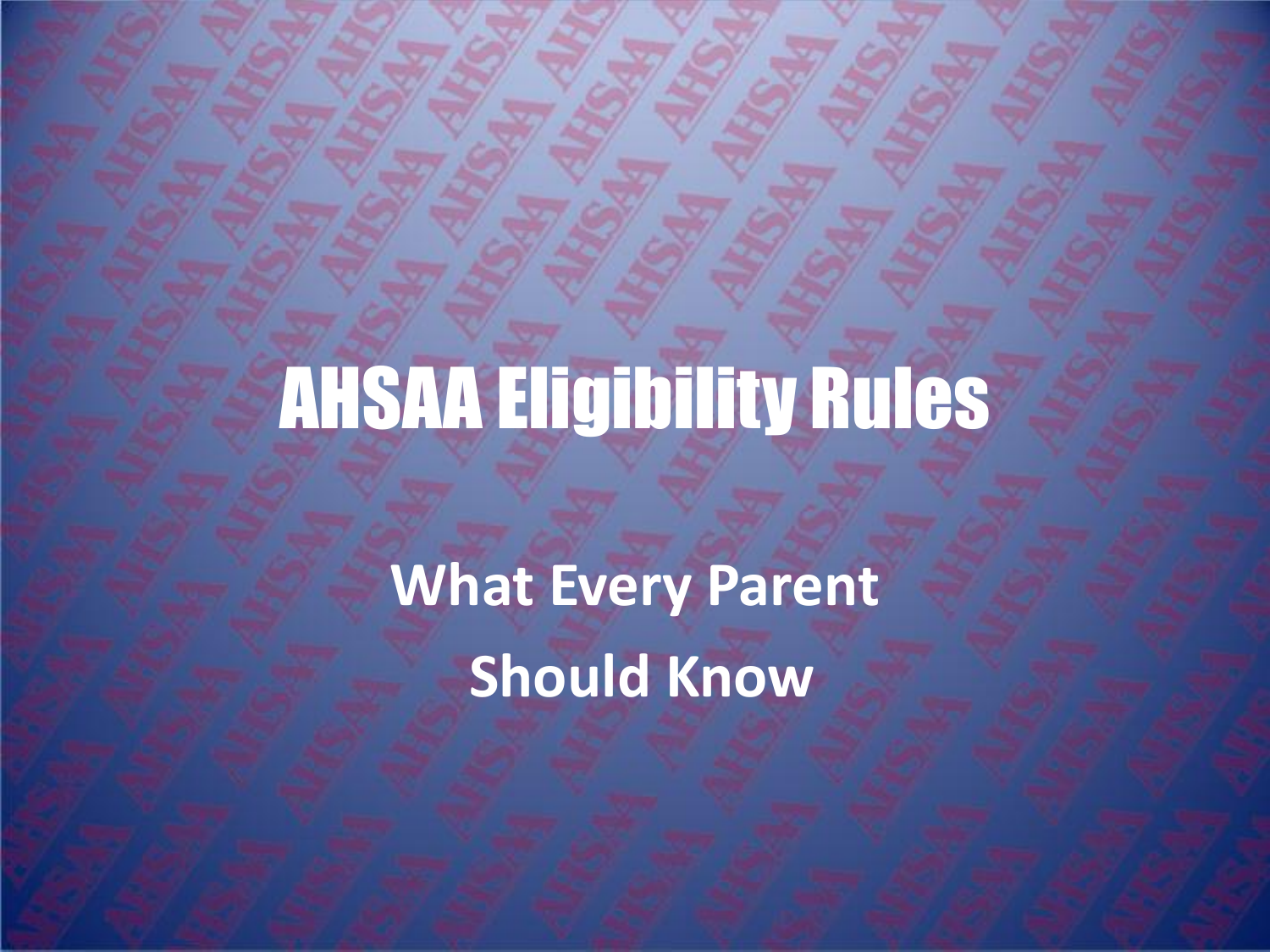*The presentation highlights some of the major AHSAA eligibility rules. It is important to understand that these are general statements only and do not include all the details that may be involved in any specific eligibility question.* 

*If you have any questions or need further explanation of details and exceptions, see your school's principal, athletic director or head coach. If an official ruling from AHSAA is necessary, your school must make a request.*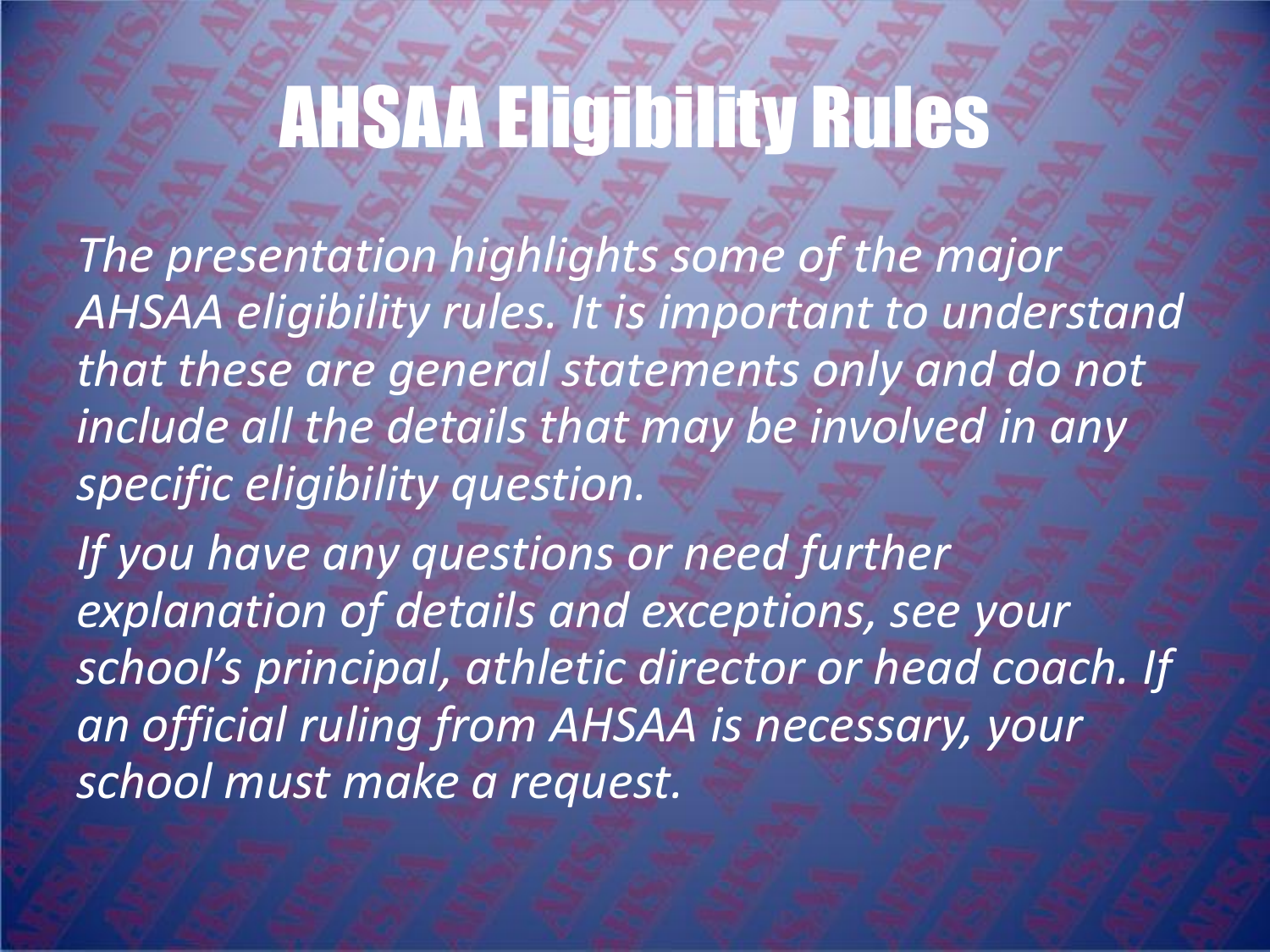• **What every parent should know about the Enrollment Rule:**

– Must be a regularly enrolled student and must have enrolled in a school no later than the 20<sup>th</sup> school day of the semester.

– Must not have graduated or received a certificate of completion from an accredited high school.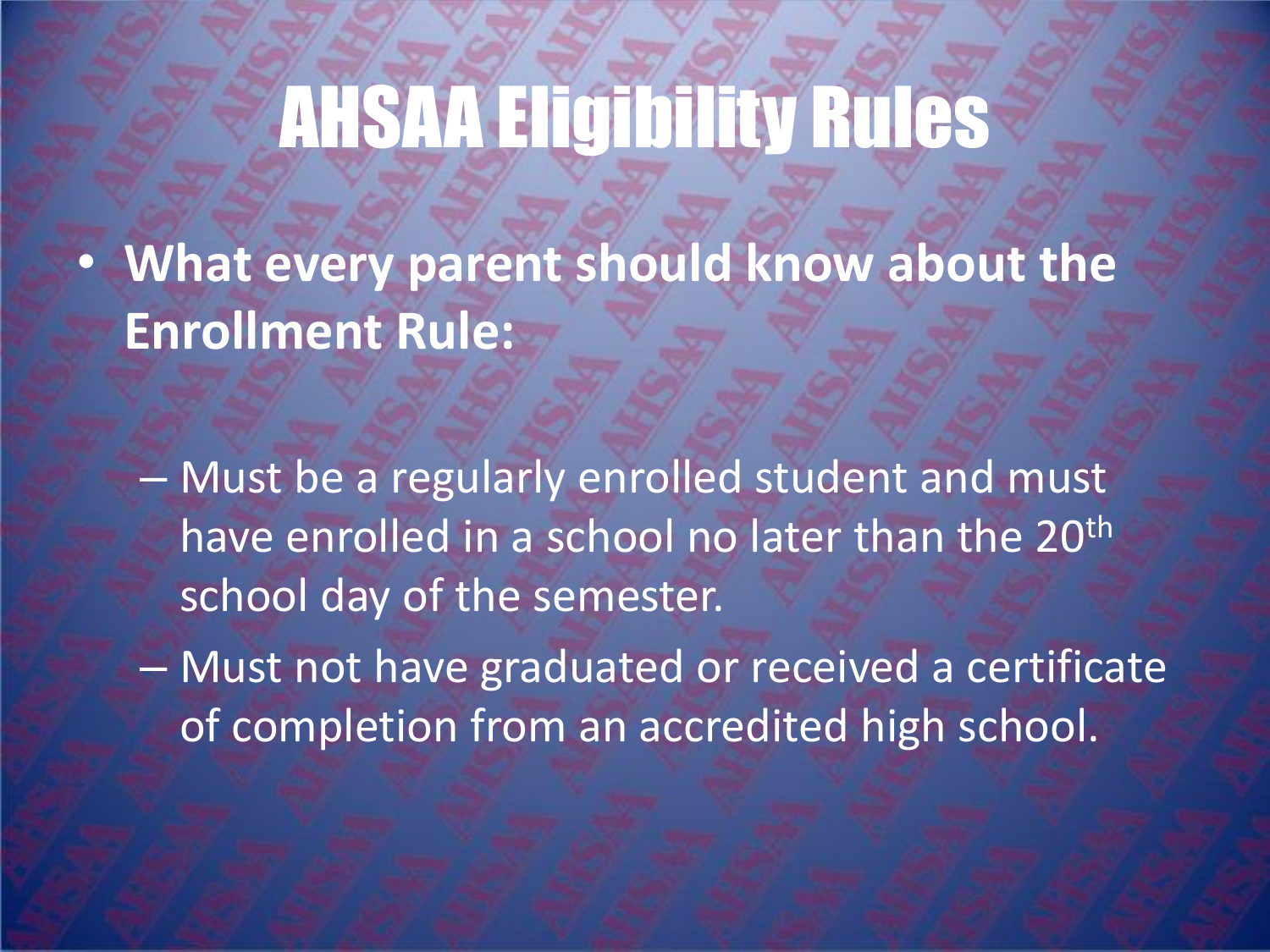- **What every parent should know about the Age Rule:**
	- In high school, must not have reached their 19th birthday prior to Aug. 1 of the current school year.
	- $-$  In junior high, must not have reached their 16<sup>th</sup> birthday prior to Aug. 1 of the current school year.
	- $-$  In middle school, must not have reached their 15<sup>th</sup> birthday prior to Aug. 1 of the current school year.
	- $-$  For seventh-grade-only teams, must not have reached their  $14<sup>th</sup>$ birthday prior to Aug. 1 of the current school year.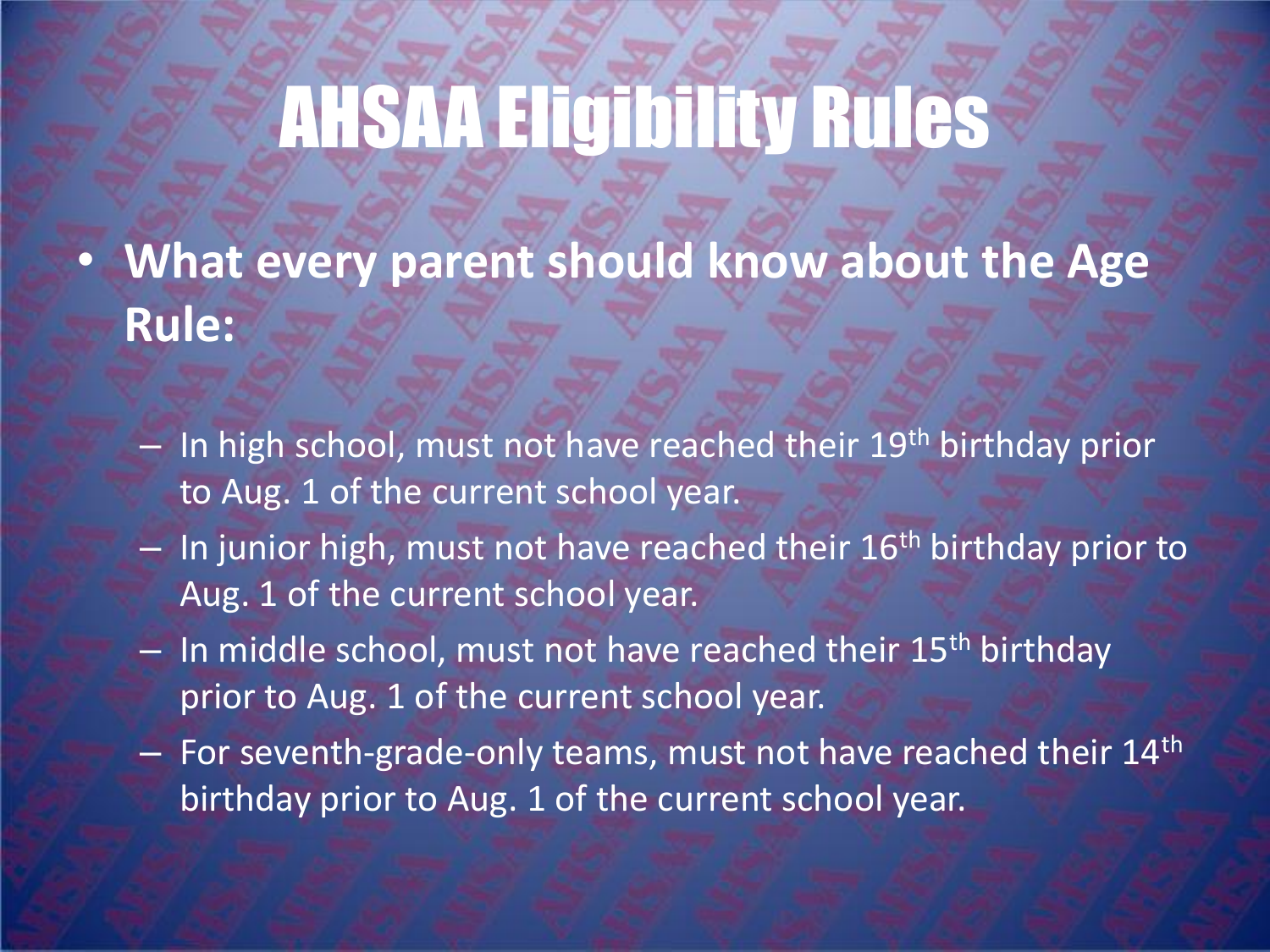• **What every parent should know about Eligibility Verification Requirements:**

– Must have the following items on file in the principal's office:

- Copy of certified birth certificate
- Current physical exam form signed by a doctor (M.D. or D.O)
- Concussion information form signed by student-athlete and parent
- Student release form
- Star Sportsmanship completion certificate

– Name must be submitted on an official eligibility list for five days before becoming eligible.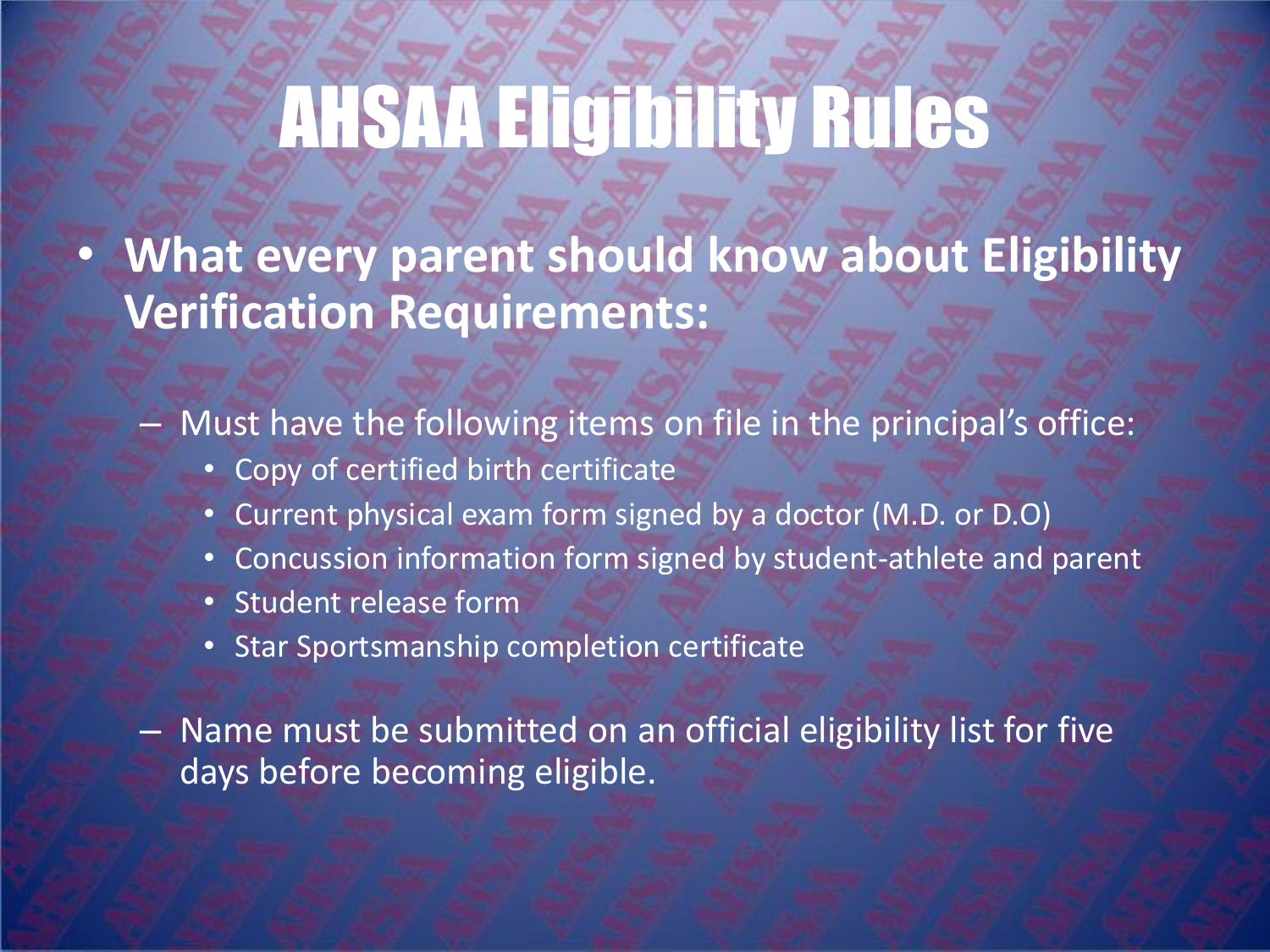- **What every parent should know about Participation Limits:**
	- Students are eligible for eight consecutive semesters after entering the ninth grade (15 days of attendance during a semester count as a semester).
	- No student can participate more than four years (seasons) in any one sport after entering the ninth grade or three years (seasons) after entering the 10<sup>th</sup> grade.
	- No student can participate more than six years (seasons) in any one sport after entering the seventh grade.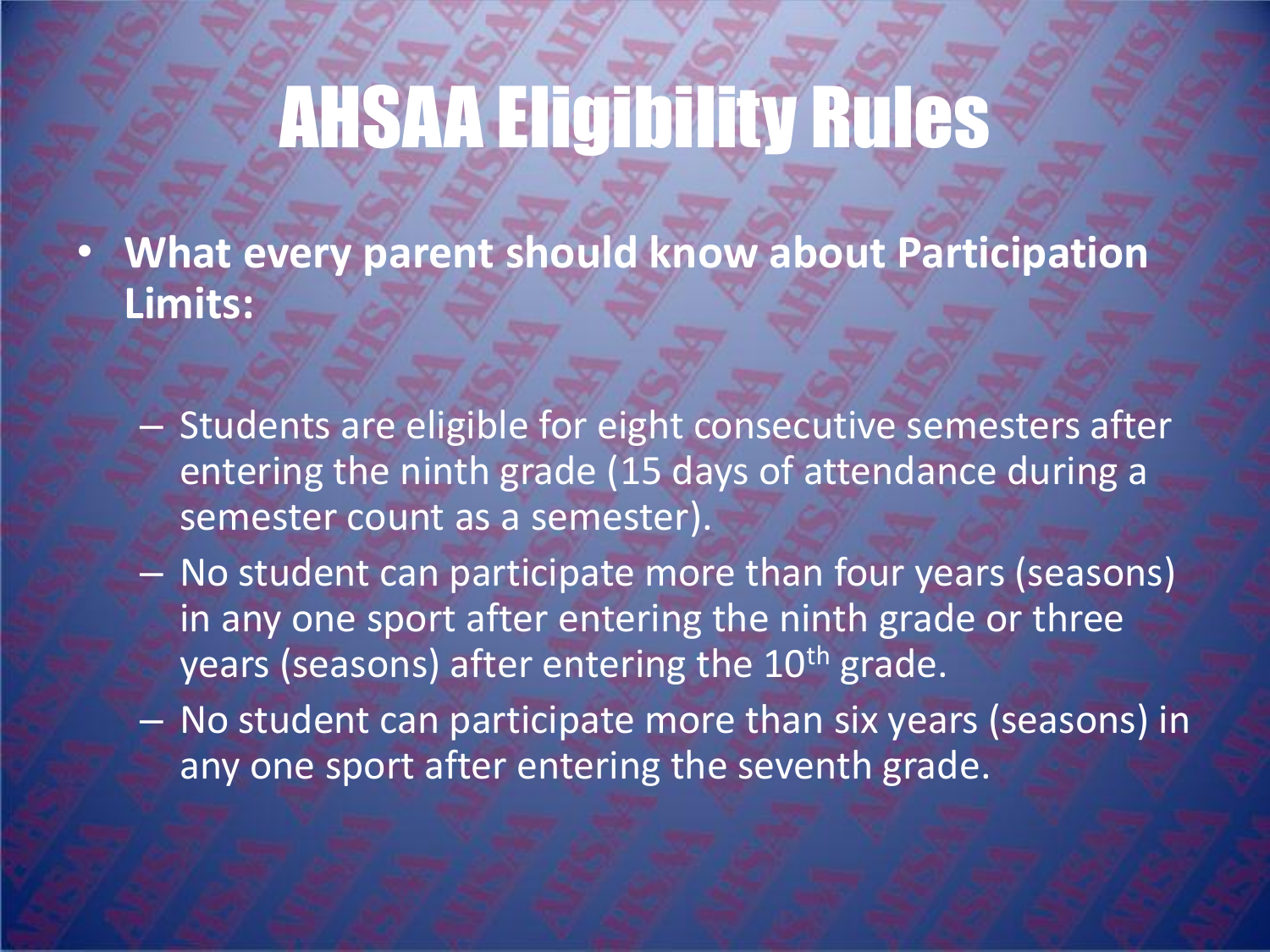• **What every parent should know about the Academic Rule:**

- $-$  A 10<sup>th</sup>, 11<sup>th</sup> or 12<sup>th</sup> grade student must have passed a minimum of six units of work (including any four core courses) with a composite average of 70 for those six units during the preceding two semesters of attendance. Any four core courses must be included in the six passed and averaged.
- A maximum of two units (subjects) may be earned in an accredited summer school and/or Credit Recovery.
- All students must be taking six units of work (ones not previously passed) during the current year (seniors on track for graduation fall under different guidelines).
- An 8<sup>th</sup> or 9<sup>th</sup> grade student must have passed a minimum of five new subjects with a composite average of 70 and must have been promoted to the next grade.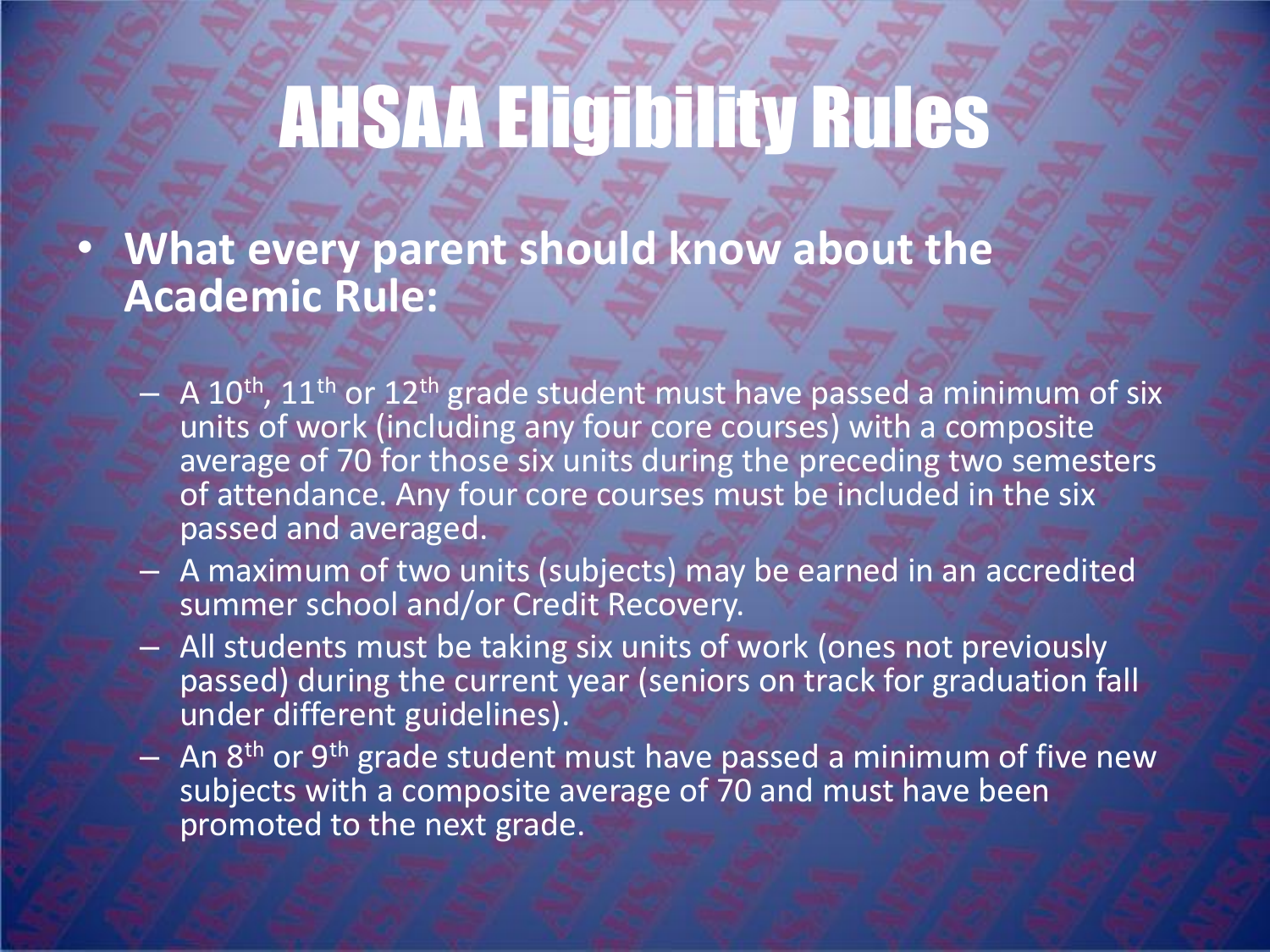- **What every parent should know about the Transfer Rule:**
	- A student is eligible at his/her home school at the beginning of each new school year.
	- The home school is the AHSAA-member school that serves the area where the parents reside.
	- Students entering the seventh grade for the first time are eligible where they enroll.

*(Transfer Rule, continued on next slide)*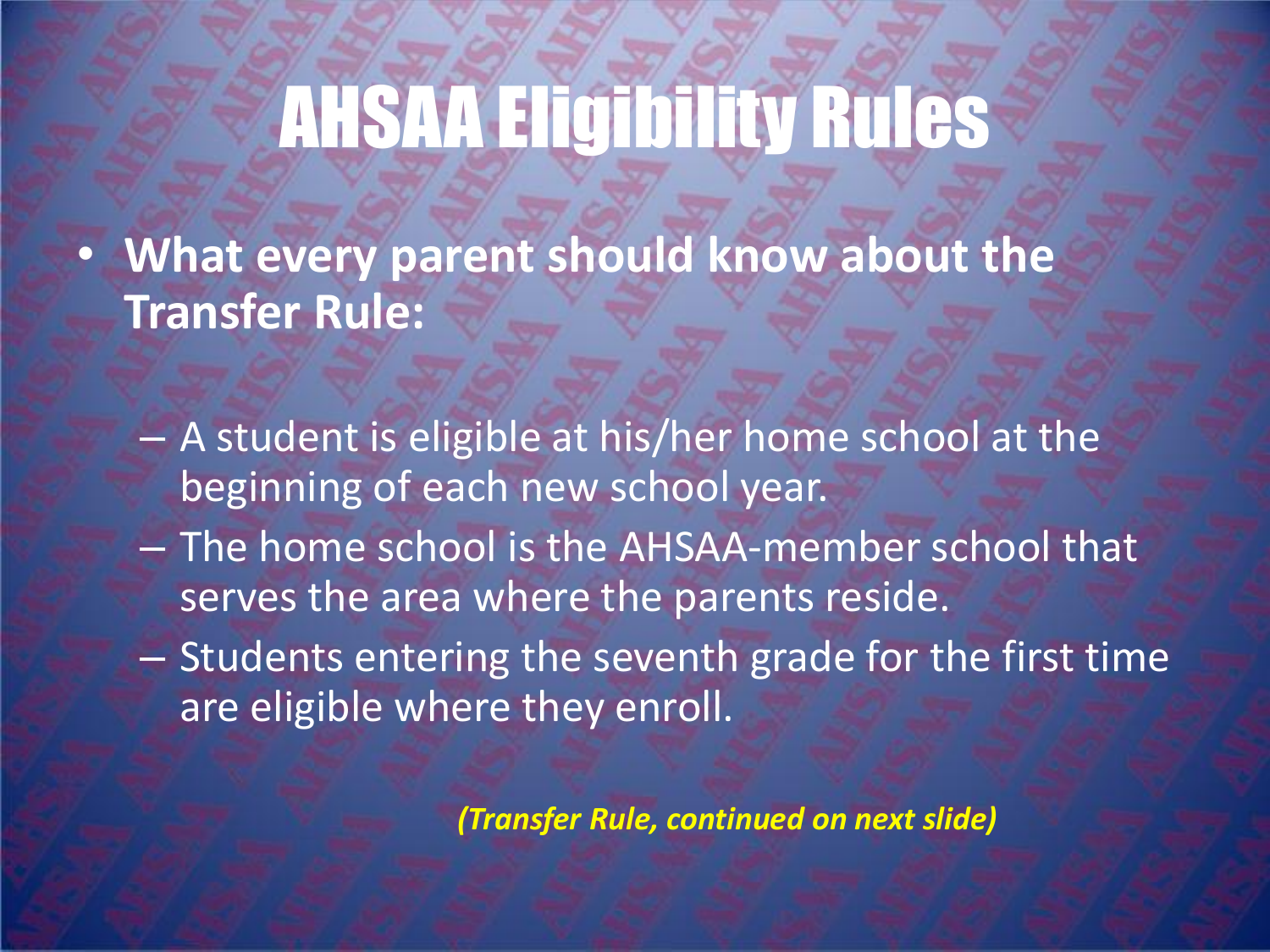• **What every parent should know about the Transfer Rule:**

- A student who is enrolled in one school then leaves and enrolls in another school at any time after beginning the seventh grade is a transfer.
- A student who attends a school outside of his/her home school district must attend that school for one full calendar year in order to establish athletic eligibility.
- Before transferring from one school to another, always check AHSAA eligibility rules.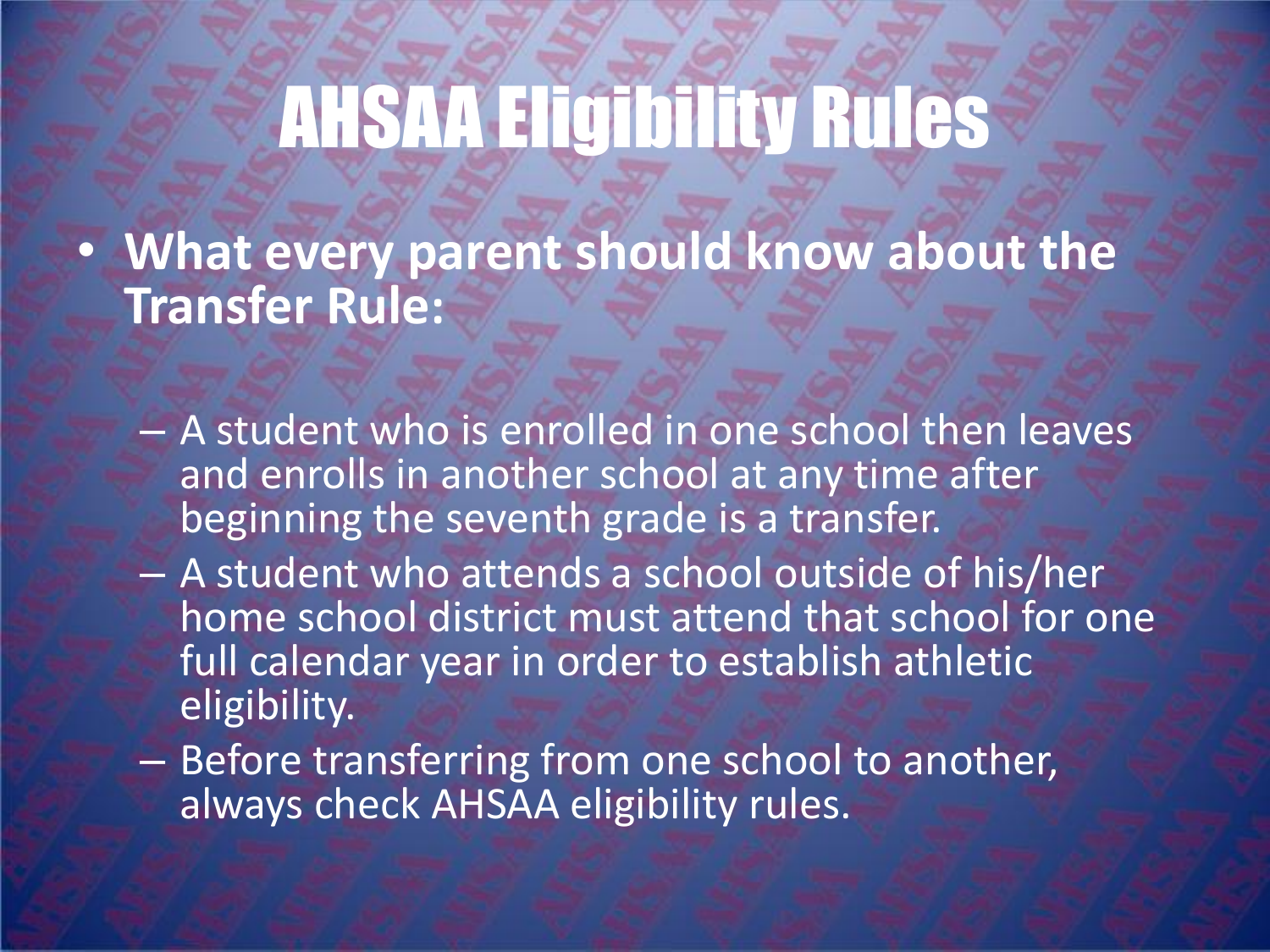• **What every parent should know about the Outside Participation Rule:**

- A student may not participate on a non-school team or in an outside sport activity (including camps, tryouts, showcases, etc.) in his/her sport during the school sport season, with the following exceptions:
	- Students in track, cross country or wrestling may participate as an independent only in two outside activities with no loss of school time during the season in that sport.
	- A student in soccer who participates in an Olympic Development Program may take part in one evaluation per month during the school soccer season.
	- Students in tennis, golf and swimming are exempt from this rule but must compete only as an independent, not part of a non-school team.

*(Outside Participation, continued on next slide)*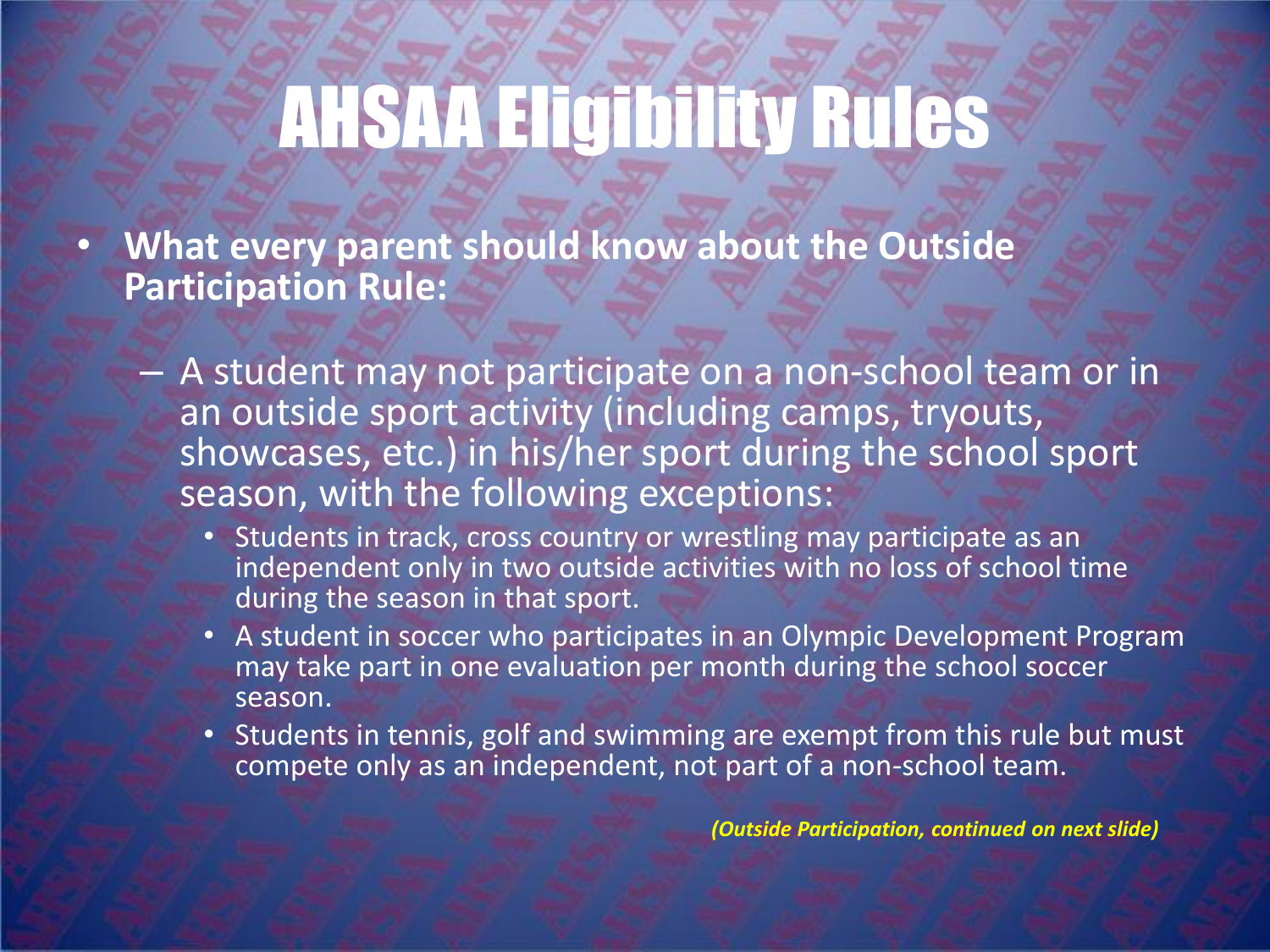• **What every parent should know about the Outside Participation Rule:**

– Private individual instruction is not considered an outside sports activity. Private individual instruction is one-on-one instruction between one athlete and one instructor and cannot be instruction with another player or groups of players.

– A team's school sports season begins the day of the first contest and ends when the team's season has been completed.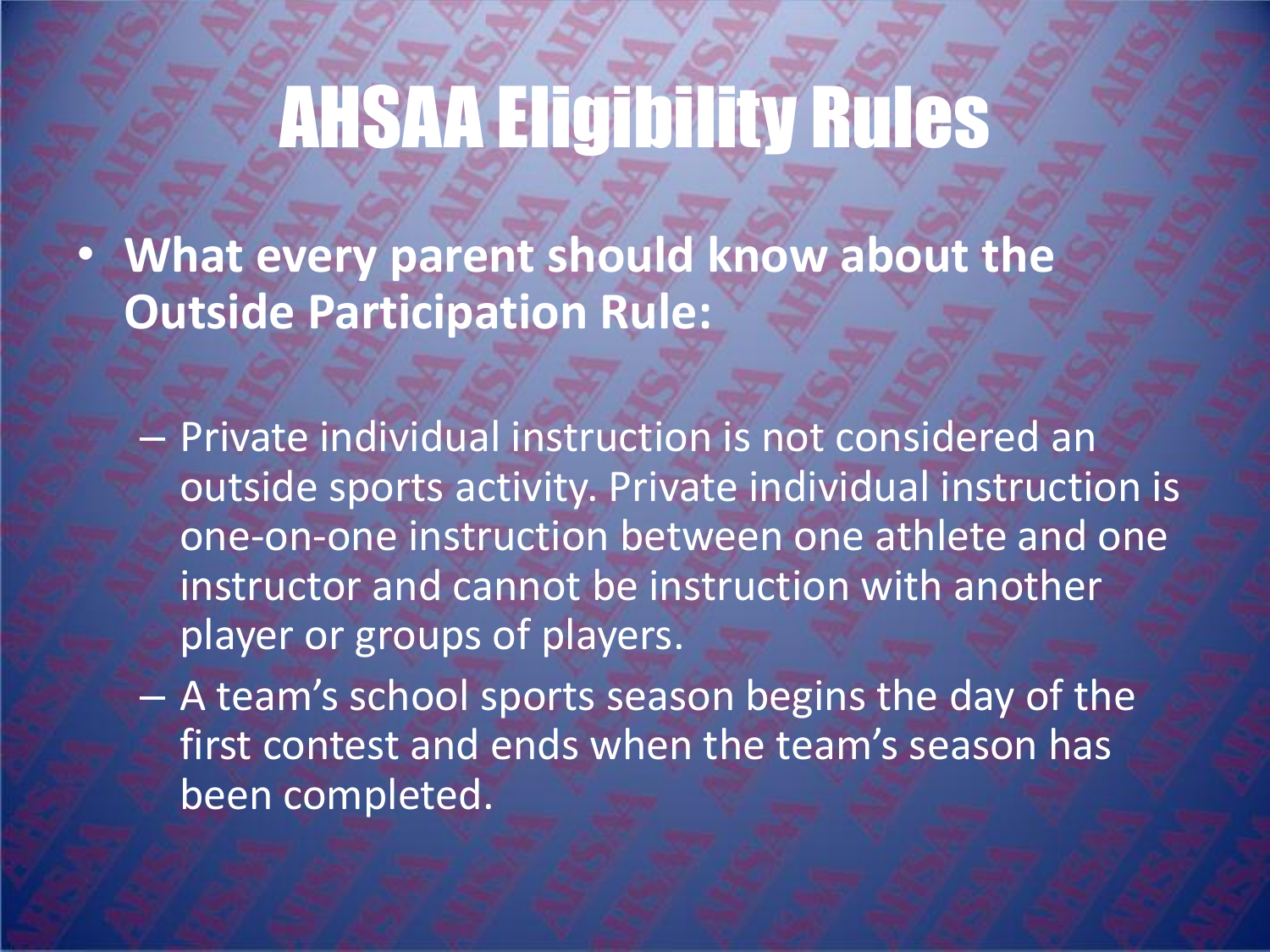• **What every parent should know about the Bona Fide Move Rule:**

– A bona fide move occurs when a student's parents move completely out of one school attendance zone into another.

#### – Guidelines for determining a bona fide move include:

- The household furniture of the family must be moved into an unoccupied house of apartment.
- All principal members of the family must reside in the new place of residence.
- The original residence must be closed, rented or disposed of and not used by the family.
- Nine months at the new residence will be required to make a move bona fide.

*(Bona Fide Move, continued on next slide)*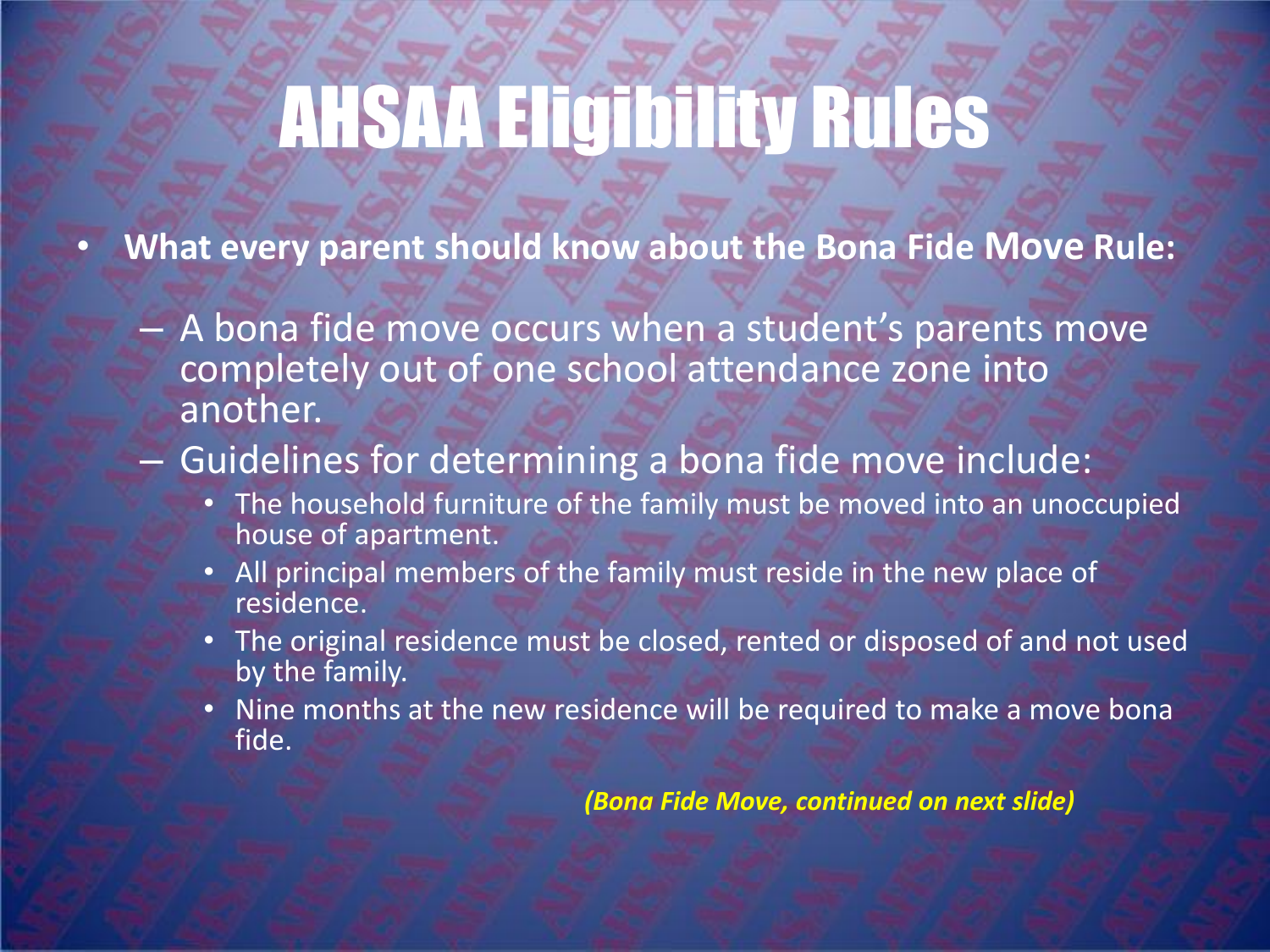• **What every parent should know about the Bona Fide Move Rule:**

- A transfer student whose parents make a bona fide move is eligible at the member school that serves the area where his/her parents reside if all other requirements are met.
- If the family making the bona fide move remains at the new residence for less than nine months, the student becomes ineligible there on the day the family leaves the attendance zone of the new school.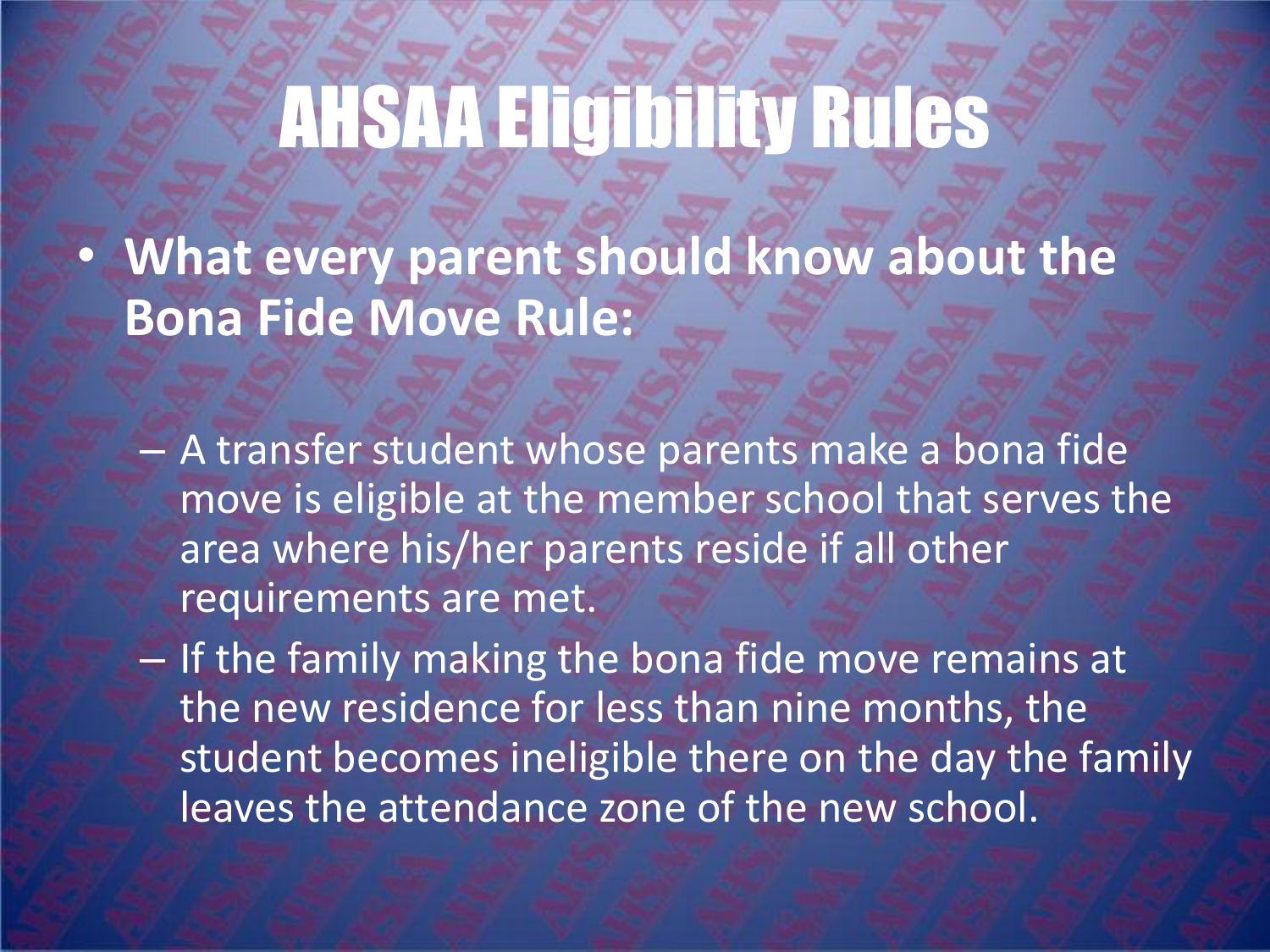• **What every parent should know about Overlapping School Zones:**

– A student, whose parents reside in an area served by more than one school, lives in the school zone of each school, thus lives in overlapping school zones.

– A student who changes schools within overlapping school zones is ineligible for one year at the new school.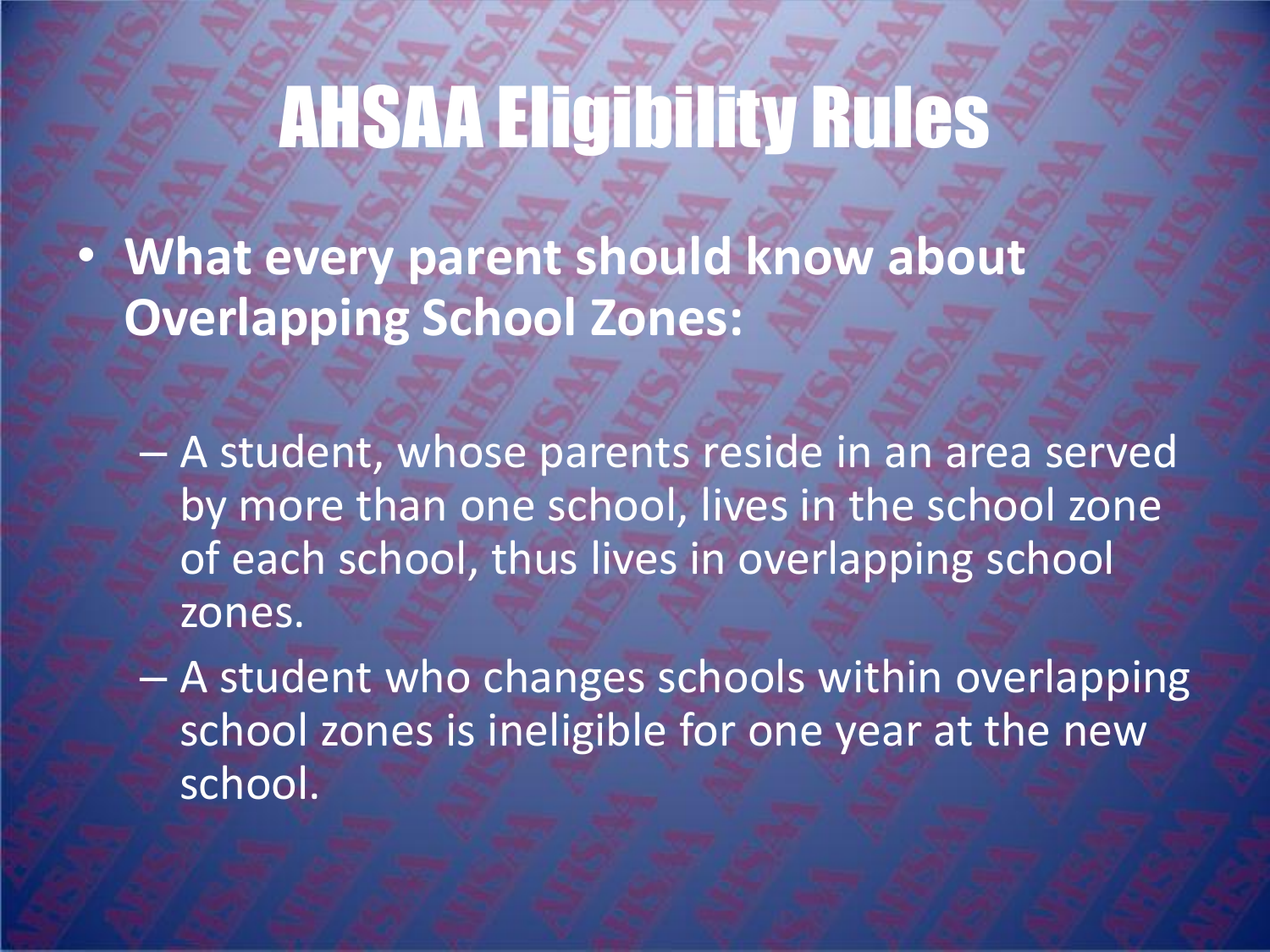• **What every parent should know about The Alabama Accountability Act of 2013:**

**The Alabama Accountability Act of 2013 (Act** 2013-265) shall not affect or change the athletic eligibility rules of student-athletes governed by the Alabama High School Athletic Association.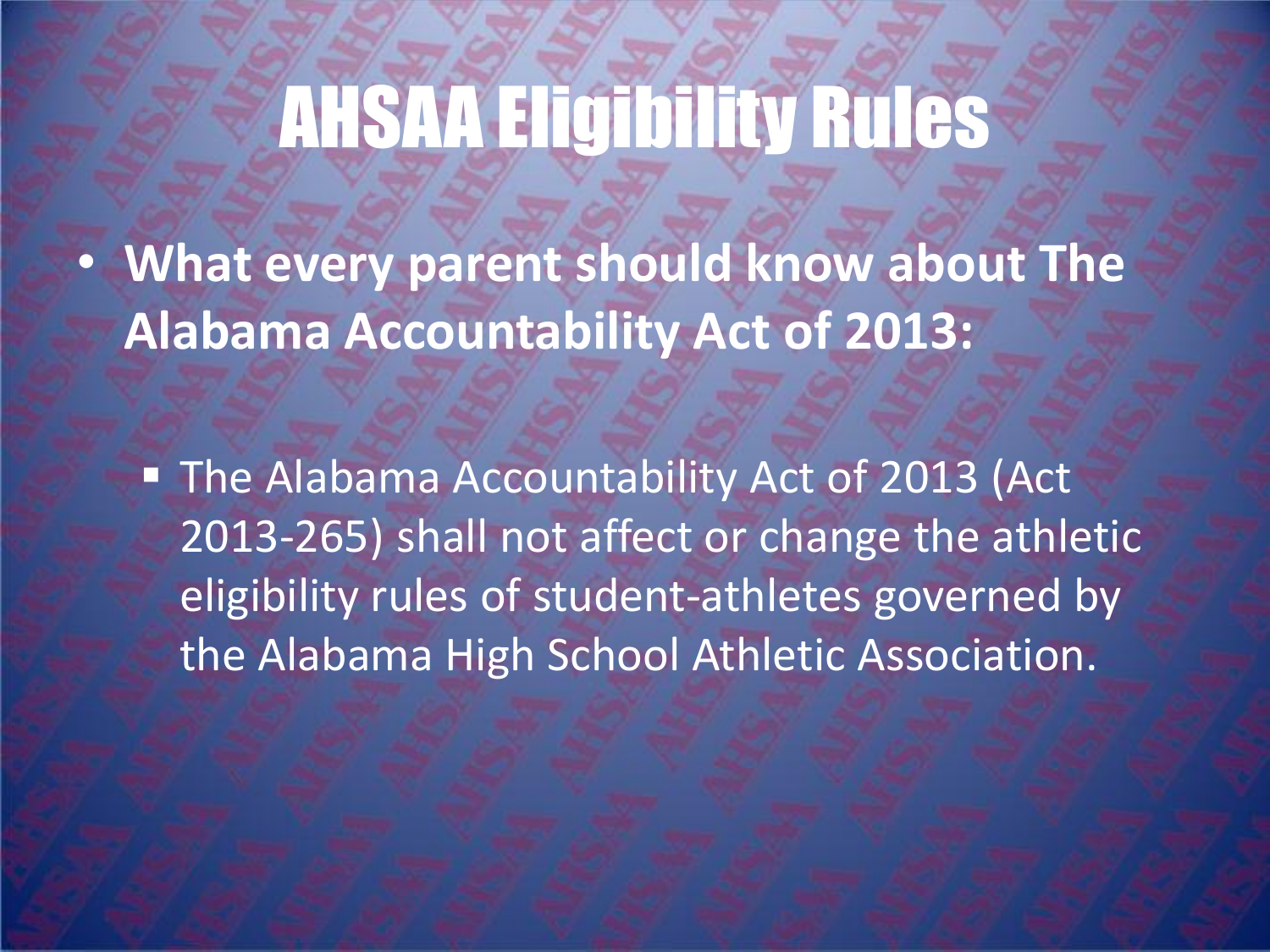• **What every parent should know about Participation Limitations:**

- A student who plays on a non-school team during the school year in the off-season must observe the Fifty-Percent Rule on that non-school team (not including summer). Only 50-percent of the number of players required to play the game (three in basketball, six in soccer, etc.) may play on the same non-school team and then the same high school team the following season in that sport.
- The Fifty-Percent Rule does not apply in the summer except for students attending individual camps.
- The Fifty-Percent Rule does not apply to players on middle school or junior high teams.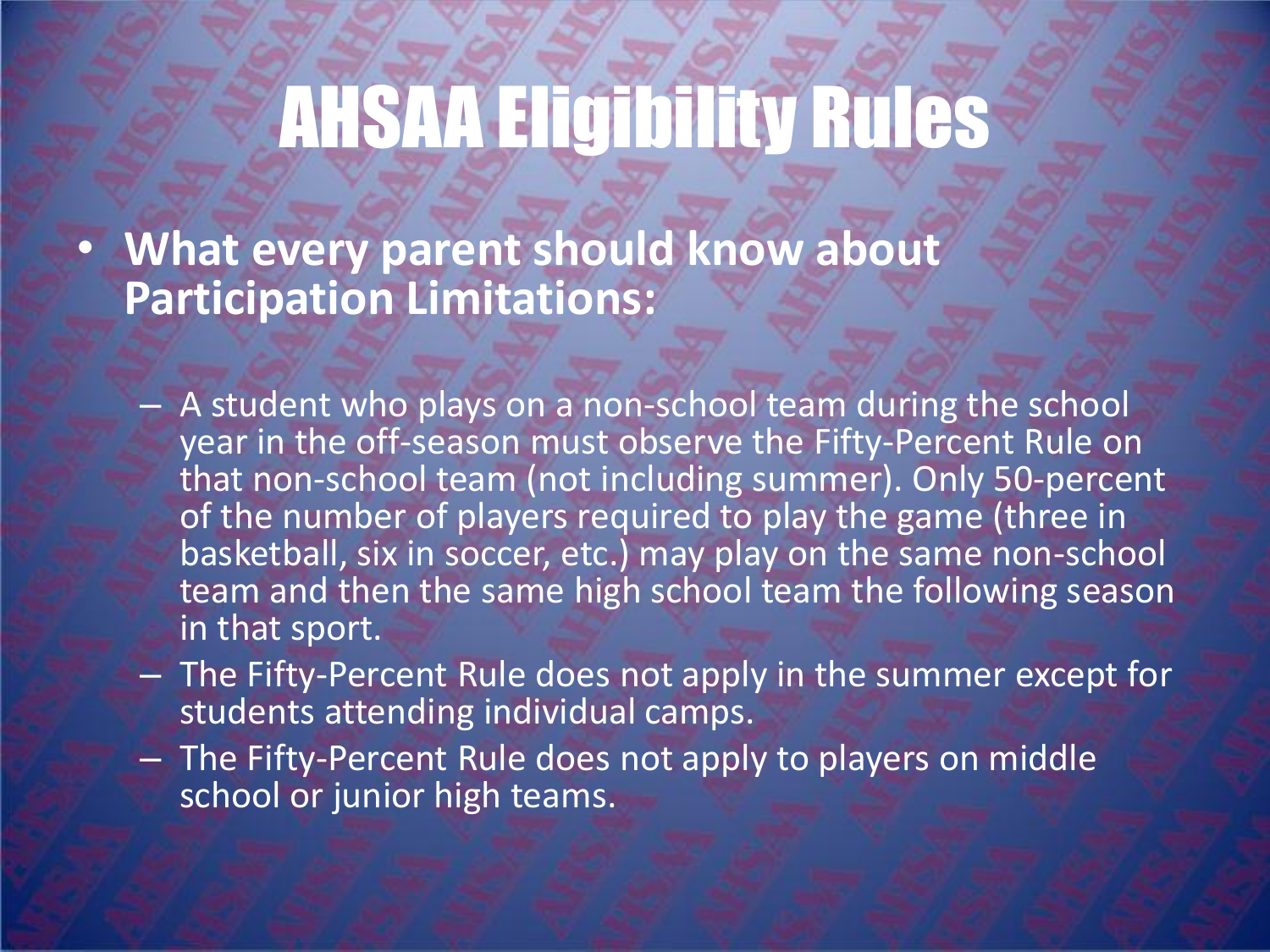• **What every parent should know about the Higher Level Participation Rule:**

- A student will be ineligible at any AHSAA-member school if he/she enrolls or registers in an institution of higher rank or plays on an athletic team of such an institution.
- It is not a violation if a student's principal approves his/her enrollment in special classes for an accelerated or enrichment program.
- College tryouts are permitted, but only outside the high school sports season.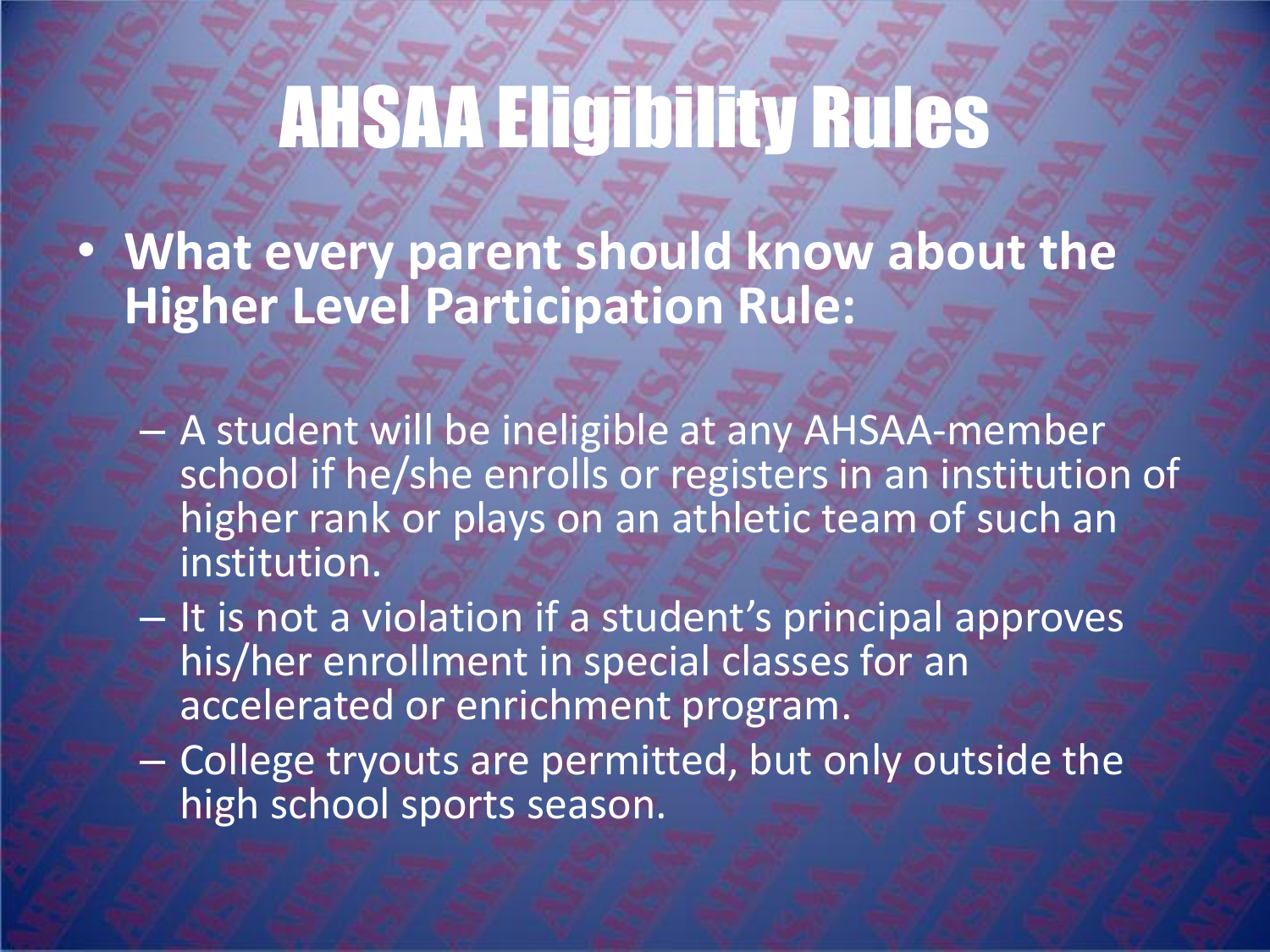- **What every parent should know about working with coaches during the school year:**
	- During the school year, a student may not be coached by his/her school's coaching staff outside the season of his/her sport.
	- An evaluation period allowed in each sport is exempt from this restriction.
	- Weight training and conditioning programs are exempt from this restriction.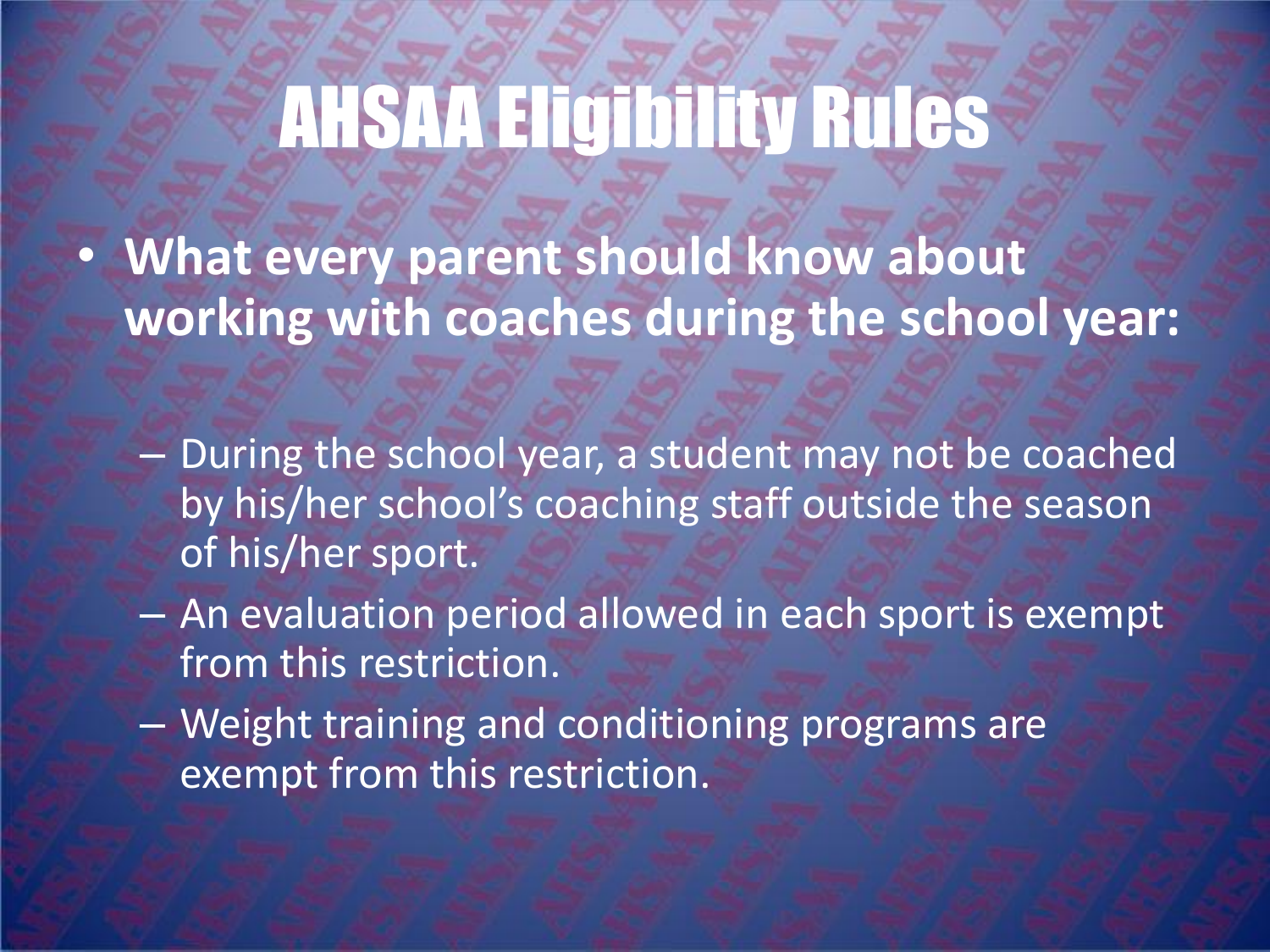• **What every parent should know about the Summer Practice Rules:**

- During the summer months (from the end of school until the first fall sports practice date), a student may be coached by his/her school coach in seven days of competition for each sport in which the student participates.
- During the summer months (from the end of school until the first fall sports practice date), there is no limit on the number of practice days a student may be coached by his/her coach.
- Mandatory practices are not allowed.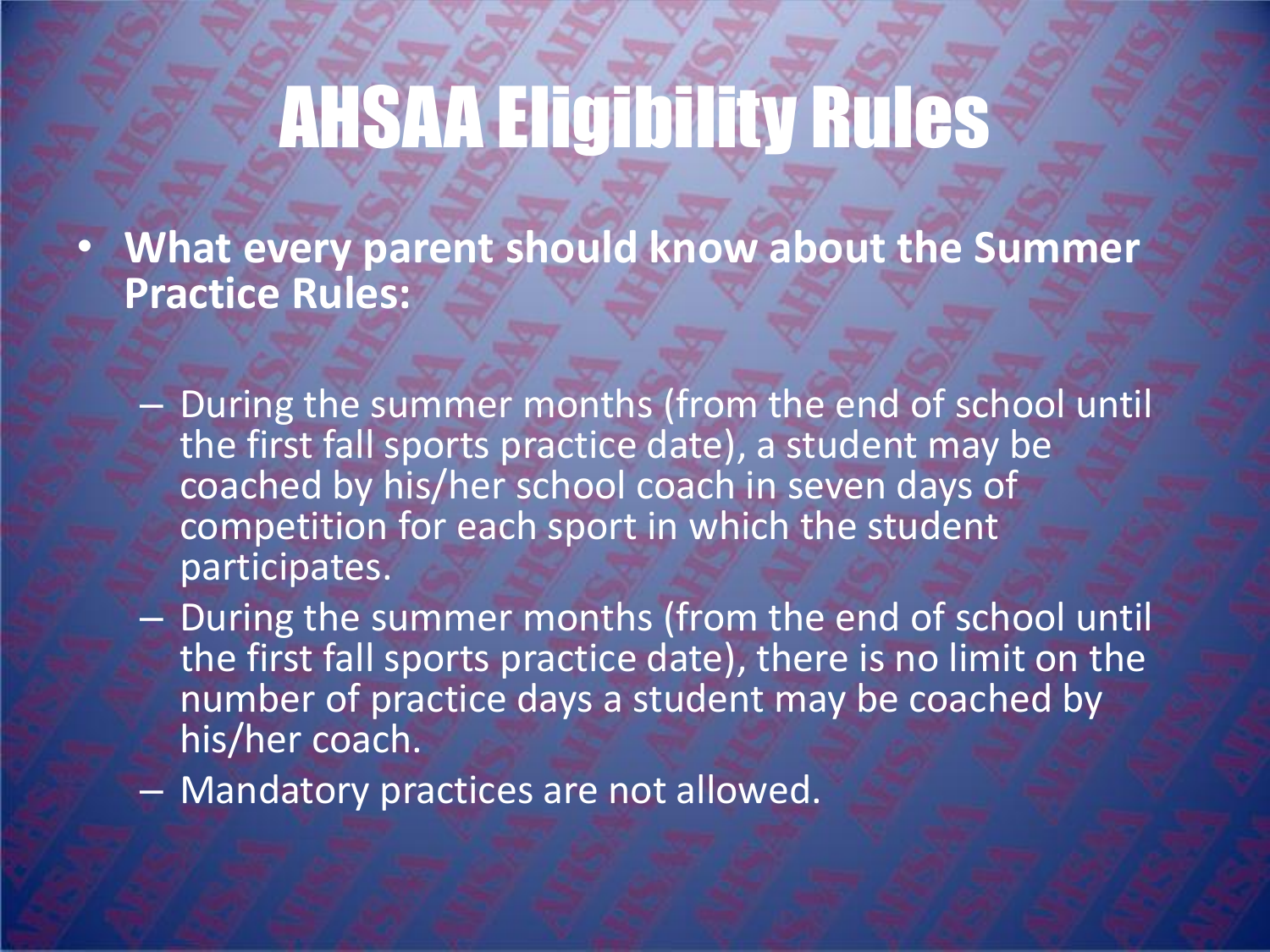• **What every parent should know about the Dressing Out Rule:**

– An ineligible student-athlete may not dress in uniform for an athletic contest, sit on the bench in a game uniform or be on the field or court as a player.

– An ineligible student-athlete may practice with his/her school team and is covered by catastrophic insurance.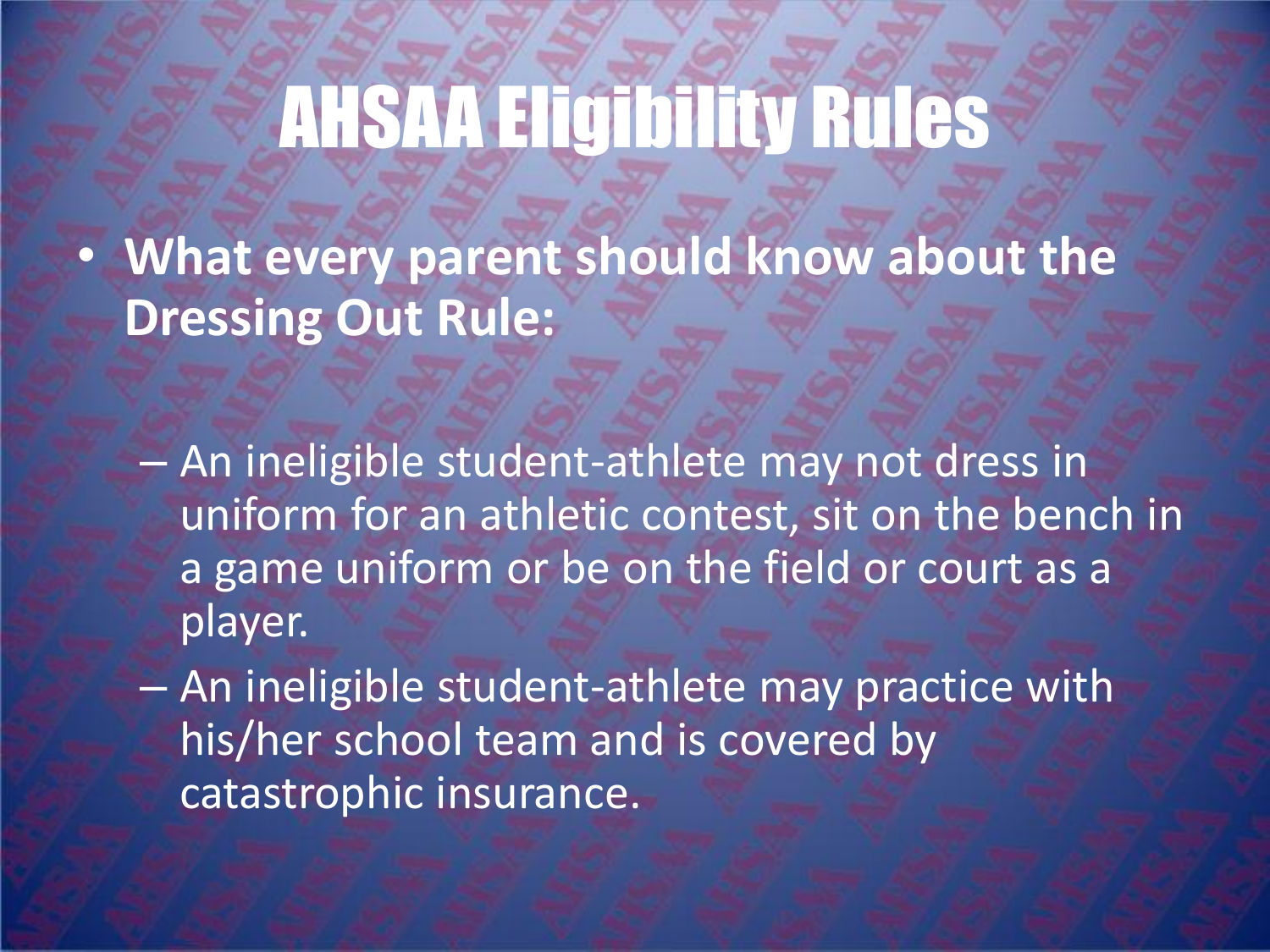• **What every parent should know about the Levels of Competition Rule:**

– A student may not participate in two levels of competition (varsity, junior varsity, B-team, junior high or middle school) in one sport during the same event or the same day.

– This restriction includes all tournaments even though they may be played over several days.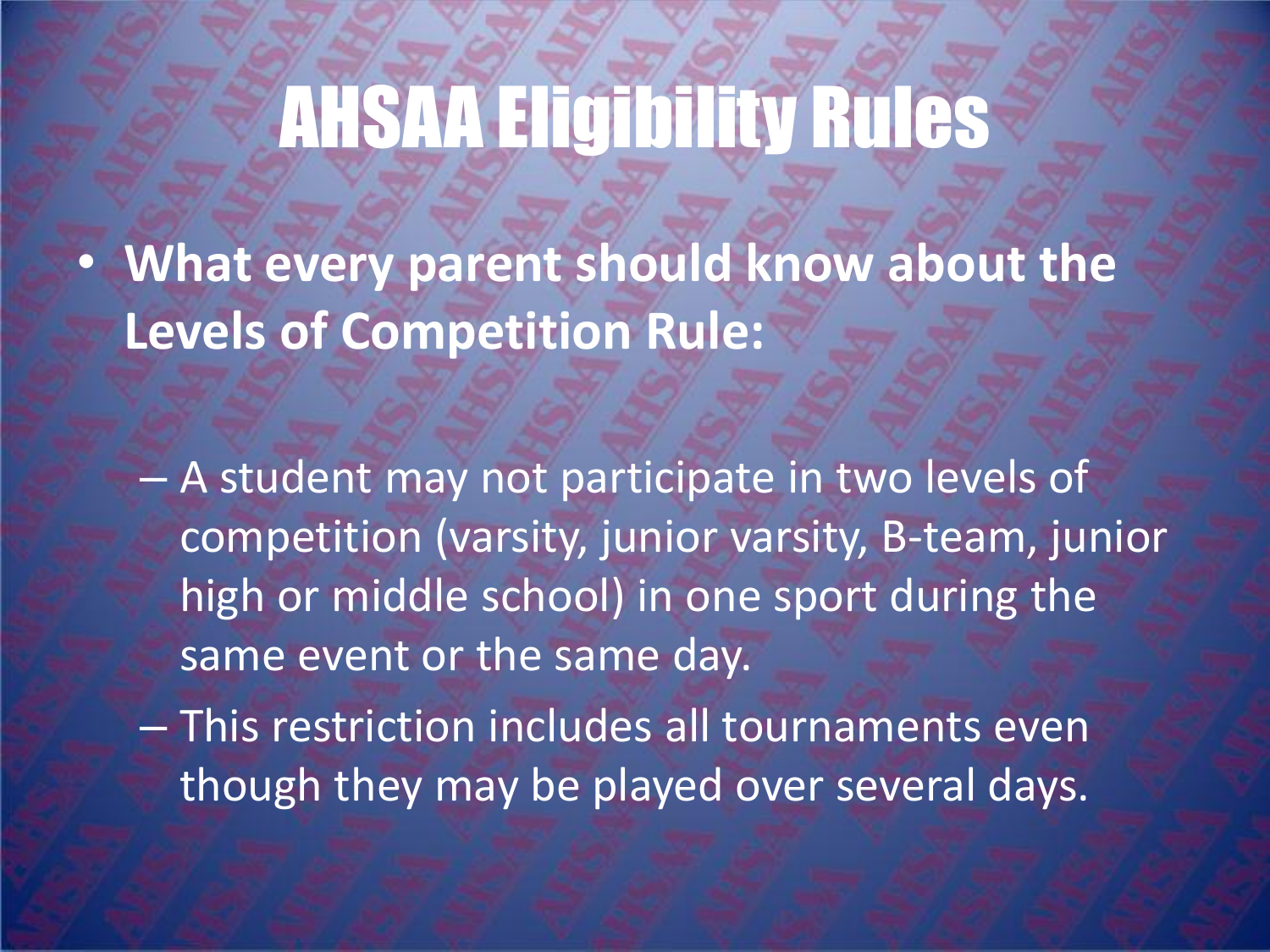#### • Official AHSAA Rulings

- To receive an official ruling, the principal of a member school must request a ruling in writing to the Executive Director.
- Official Rulings are issued in writing by the Executive Director. A verbal opinion, statement or email is not an official ruling.